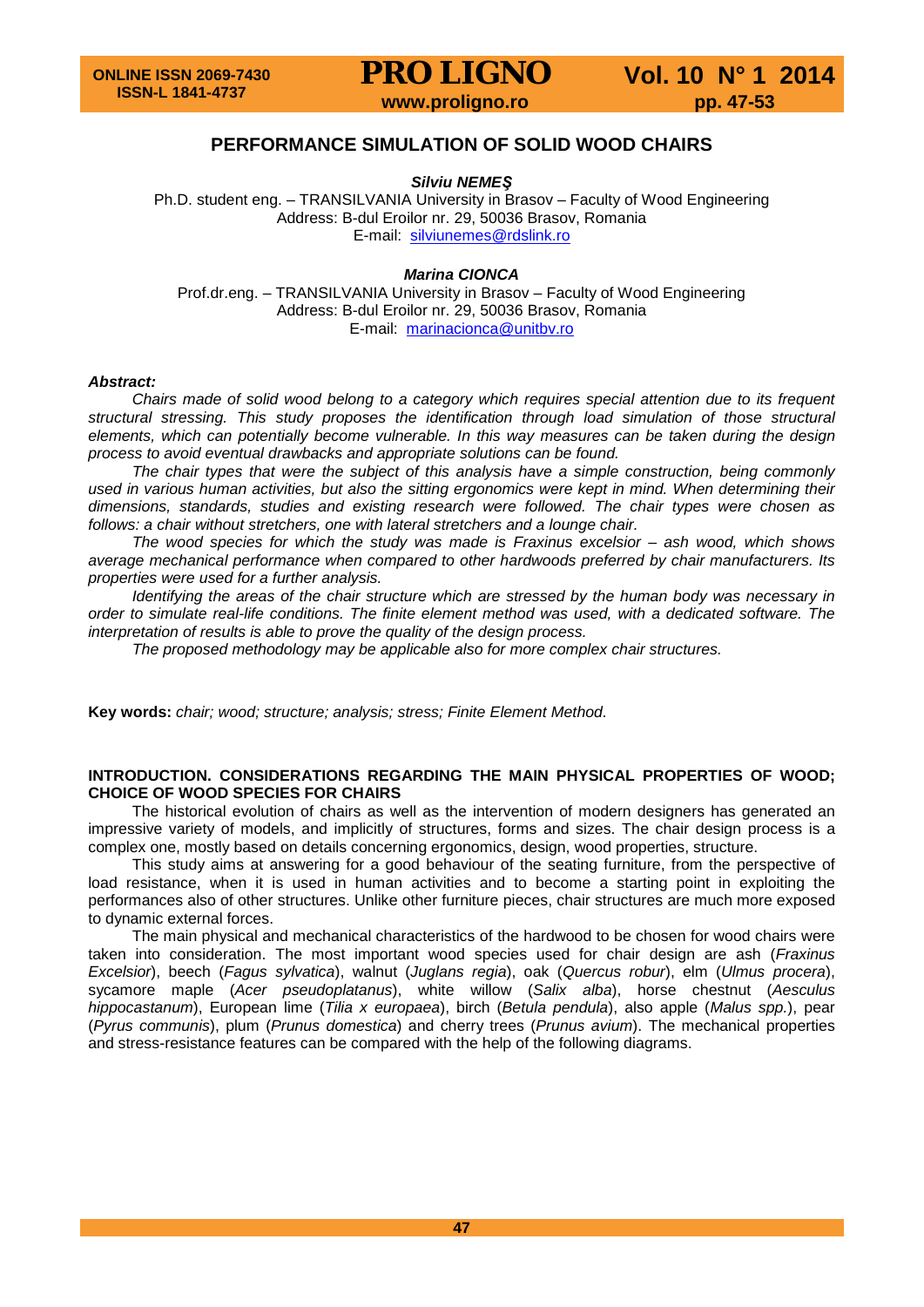

*Graphic summary of the average dried weight.*



*Graphic summary of the specific gravity.*



*The diagram of Modulus of Rupture and Crushing Strength.*



*Fig. 4 The diagram of Elastic Modulus.*

**48**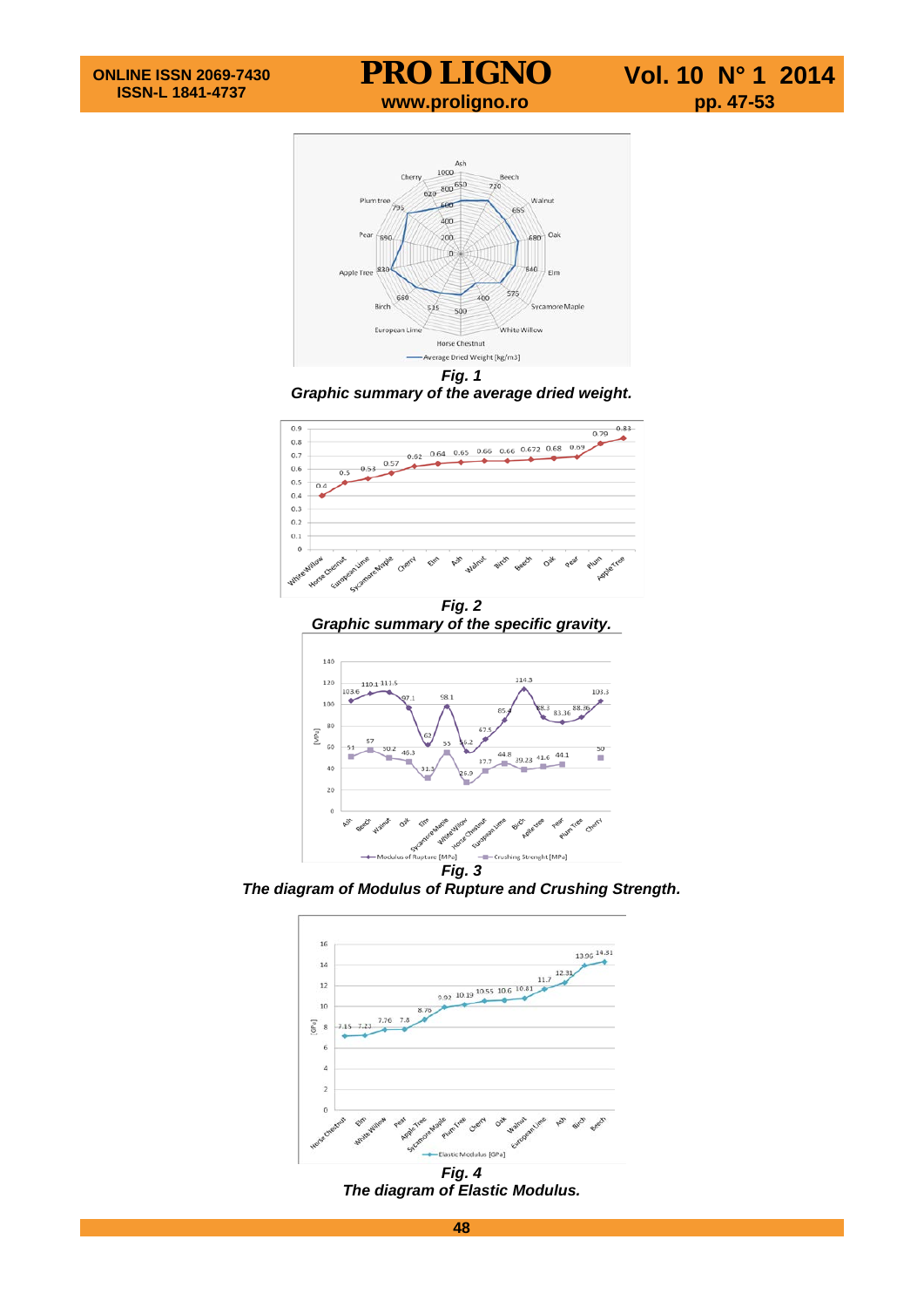

*The Shrinkage – T/R Ratio different.*

A spatial correlation between the specific gravity, modulus of rupture and elastic modulus of the various species can be made (Fig. 6).



*Fig. 6 The report of the species specific gravity, Modulus of Rupture and Elastic Modulus.*

#### **DEFINING THE GEOMETRY OF THE MODEL**

Fig. 7 shows two chairs (Fig. 7.a, without stretchers and Fig. 7.b with stretchers) and one lounge chair (Fig. 7.c), with a simple structure.



*Usual types of chairs: a - Chair without stretchers; b - Chair with lateral stretchers; c - Lounge chair, with stretchers.*

For generating the sizes, recommendations and dimensional studies concerning sitting ergonomics were kept in mind. (Fig. 8.a,b,c).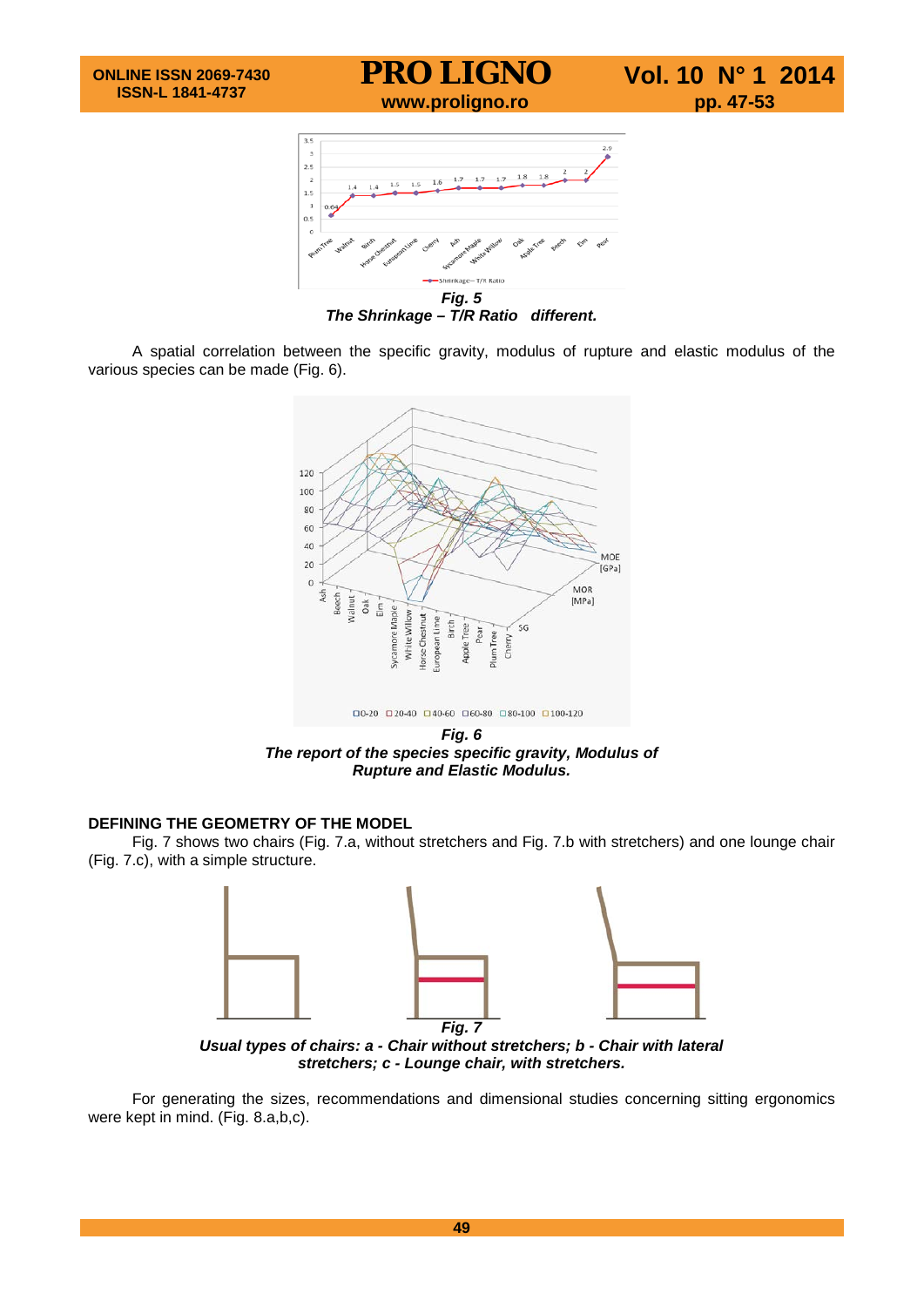

*Dimensions recommended for chairs: a - Chair without stretchers; b - Chair with lateral stretchers; c - Lounge chair, with stretchers*

The value of 40mm has been associated to the width of all elements.

#### **BUILDING THE FINITE ELEMENT MODEL**

The current research concerning details of the contact zones between the human body and the chairs indicates precisely the contact areas and distribution of forces. The results offered by these methods and software are useful in the process of analysis, because simulations can be made for various body weights and constitutions.

The Tactilus® Bodyfitter® offers a solution for finding the pressure forces in real-time and it's capable of characterizing the pressure magnitude of the seat surface, back and rest simultaneously (Sensoprod 2014). The method uses pieso-resistive sensors which transmit the measured data to a computer, the visualization being made with a dedicated software (Fig. 9.a).

The studies of ergonomics made for the Herman Miller company, producer of lounge chairs, demonstrate that a comfortable chair will produce pressure distributions for a wide range of users that show peaks in the area of the ischial tuberosities when the sitter is in an upright posture and areas of the back away from the spine when the sitter is in a reclining posture (Herman 2013) (Fig. 9.b).





*Fig. 9*

*The interaction of the human body with chair surfaces: a - Tactilus Bodyfitter, Screenshot of pressure distribution across a seat pad width (Sensoprod 2014); b - Herman Miller, Good pressure distribution in a chair (Herman 2013).*

Identifying the zones where the pressure from the human body is high constitutes the necessary support for load simulation.

The imprints that concentrate the highest tensions for the seat and back can be loaded for compensation with static forces substantially higher than with dynamic ones. The choice of forces is that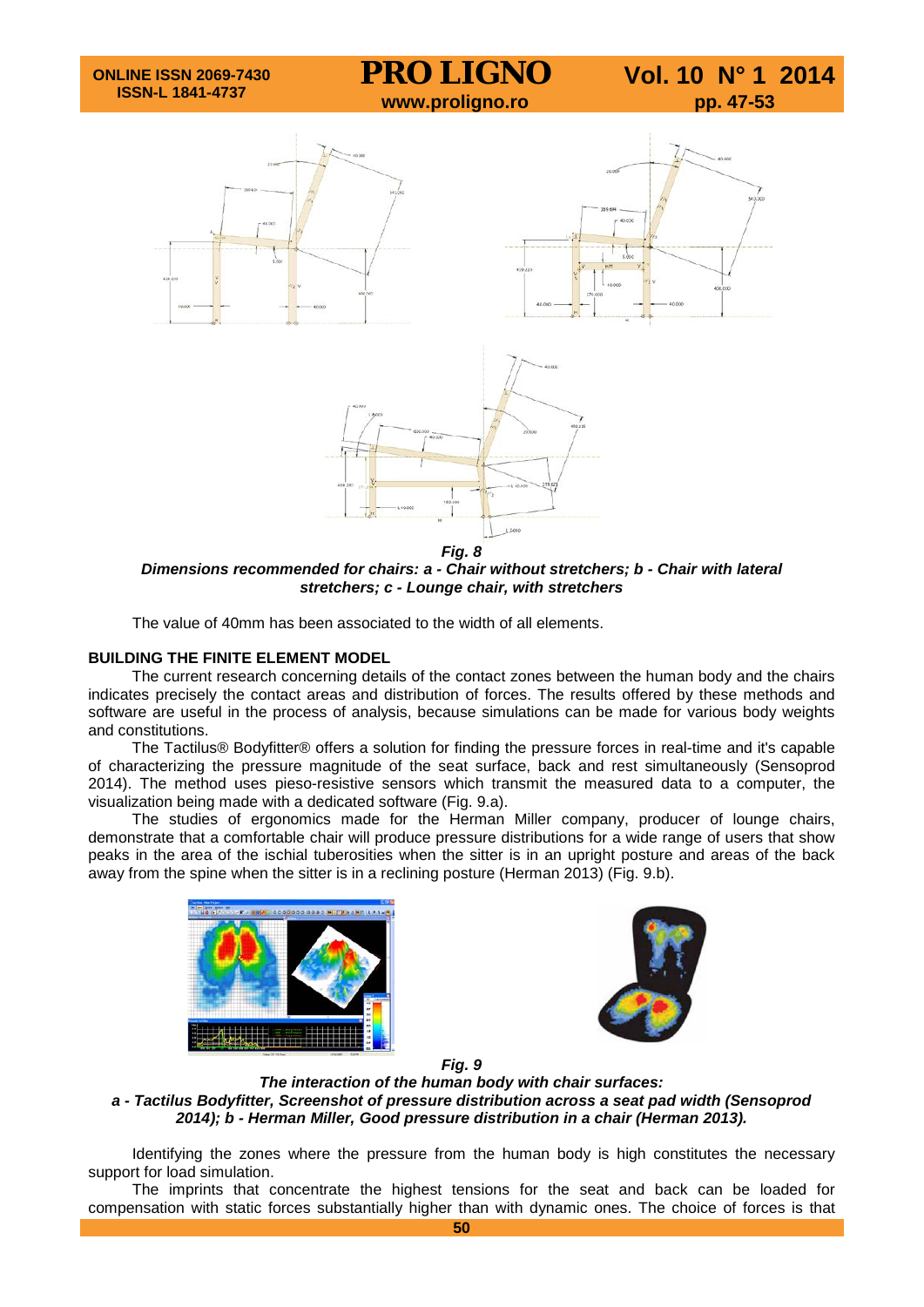## **PRO LIGNO** Vol. 10 N° 1 2014<br>www.proligno.ro pp. 47-53

which is related to an 80kg human body, so for the seat these can be 6 times higher, measuring 480N, and 3 times higher for the back, measuring 240N.

A software that is able to generate a complex analysis is ProEngineer with the Pro Wild fire 2.0 module. The three types of chairs were modeled and loaded, the chairs having their rear legs fixed to the floor (Fig. 10).



*Loading of the high-pressure areas.*

During the calculus a particular aspect became significant, namely the recommendation from the software's documentation to use Poisson's ratios. This approximation is necessary because the wood is an anisotropic material.

The ratio of the transverse to axial strain is called Poisson's ratio. The Poisson's ratios are denoted by μ*LR*, μ*LT*, μ*RT*, μ*TR*, μ*TR*, μ*RL*, μ*TL*. The first letter of the subscript refers to direction of applied stress and the second letter to direction of lateral deformation (Table 1) (Conrad Forest Product 2014).

*Table 1*

*Poisson's ratios for ash wood approximately 12% moisture content (Conrad Forest Product 2014)*

| <u> 88888888888888888888888</u> |             |         |          |            |            |             |
|---------------------------------|-------------|---------|----------|------------|------------|-------------|
| Species                         | $\mu$ / $R$ | $\mu_L$ | $U_{RT}$ | $\mu_{TR}$ | $\mu_{RL}$ | $\mu$ $\pi$ |
| Ash, white                      | 0.371       | 0.440   | 0.684    | 0.360      | 0.059      | 0.051       |

The average value taken in consideration for the Poisson's ratios was 0.3275.

The other mechanical properties necessary for the analysis have the following maximum values: Yield Strength: 112 [MPa]; 112000 [mm kg/sec2^2/mm^2], Young's Module: 18100 [MPa], Density: 650 [kg/m3] and the Thermal Expansion: 45E^-6/K.

#### **RESULTS**

The results are interpreted as equivalent resistance (von Mises stress), representing N/mm<sup>2</sup>. It is a good indicator that assures a good behaviour of the loaded model if the maximum values are not reached.

For the chair type without stretchers the critical point appears in the upper part of the leg, but doesn't reach the maximum allowed value (Fig. 11).



*Critical tensions for a chair without stretchers.*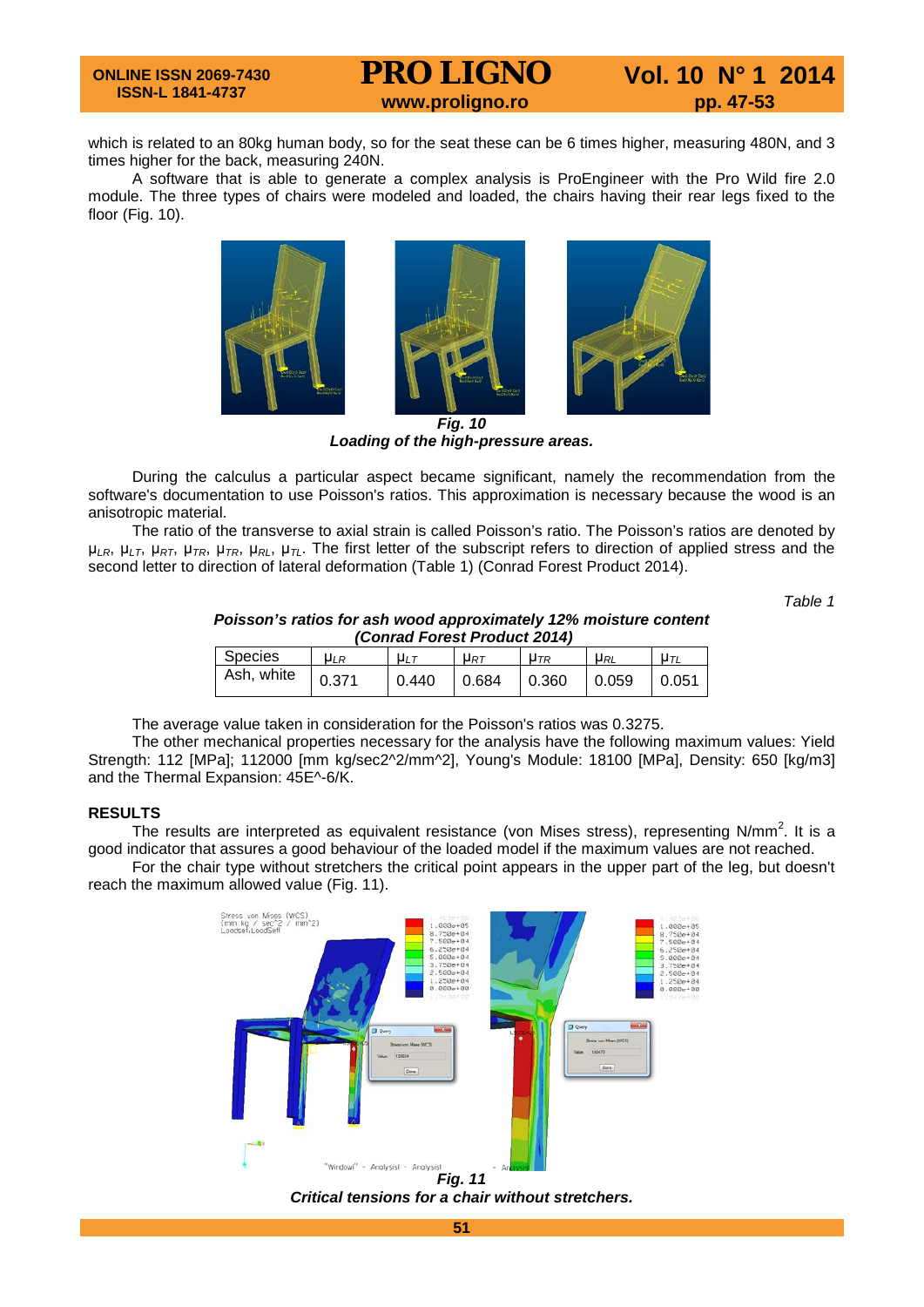# **PRO LIGNO** Vol. 10 N° 1 2014

The chair having lateral stretchers behaves very well under load, reaching medium values (Fig. 12). Only a small area shows tensions, at the middle, by the joint between the seat and the back, but they are not critical.



*Critical tensions for a chair with lateral stretchers.*

When loading the lounge chair we notice higher tensions in the lower part of the legs, but without reaching critical values (Fig. 13). Also at the joint between the back and the seat we see higher values but again they don't reach the maximum.



*Critical tensions for lounge chairs.*

The presence of a lateral stretcher takes over the dangerous tensions from the rear leg, which leads to a more uniform distribution of stress in the upper and middle zones. Also the tensions inside the seat are below average.

It can be noticed the fact that due to the negligible tensions in the front legs the presence of a frontal stretcher is not needed for either of the models. The backrest is only stressed in the contact zone, having low values.

#### **CONCLUSIONS**

The highest tensions can be found in the rear legs. Along the height of the leg three parts can be diffrentiated which present risc zones. It can be observed that for chairs without strechers the upper part is closer to critical values and for lounge chairs the lower part presents average risc. The chair with strecher has the best behaviour, with average values. (Fig. 14).



*Fig. 14 Comparative analysis of tension variations in the rear leg for seating furniture models.*

**52**